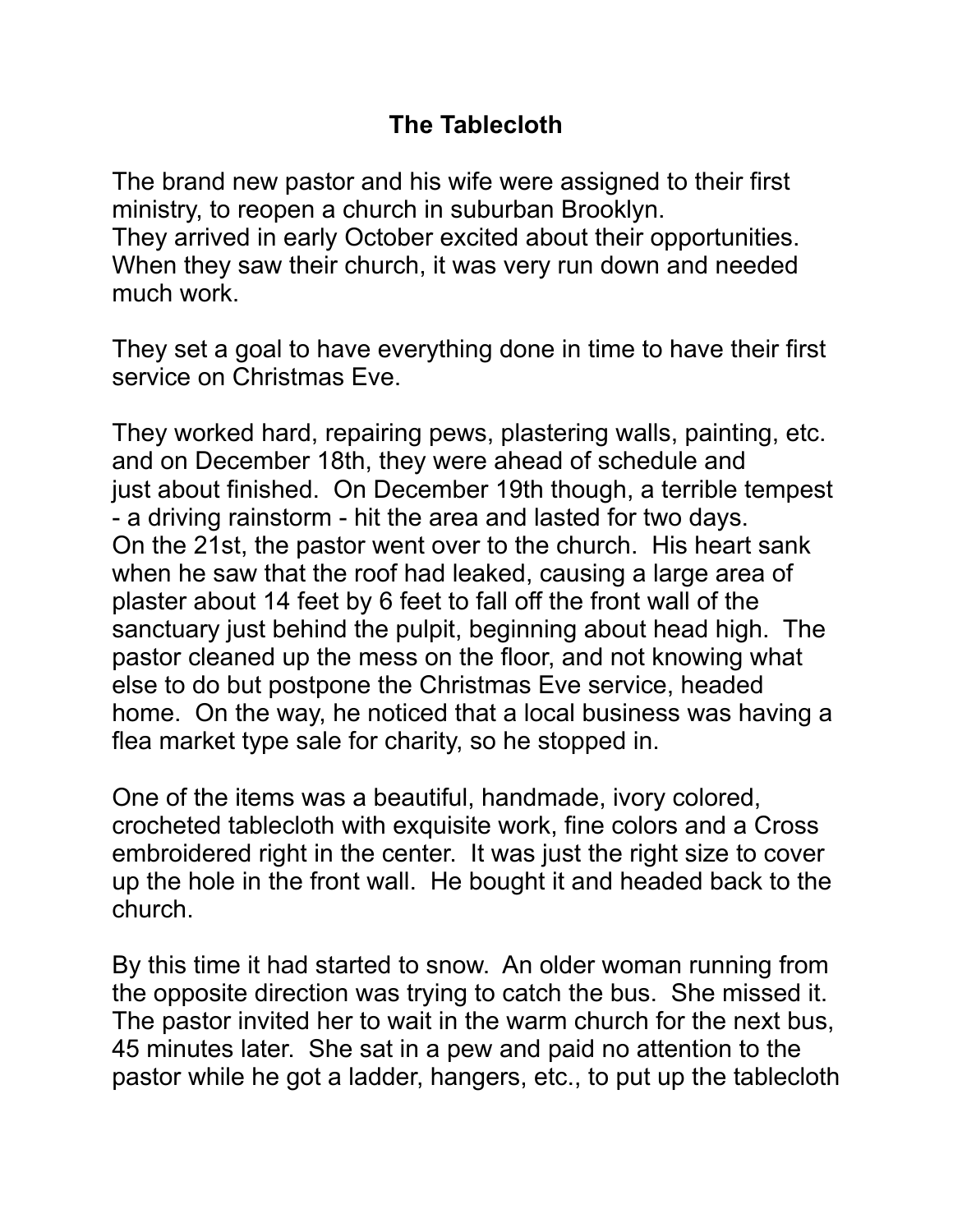as a wall tapestry. The pastor could hardly believe how beautiful it looked and it covered up the entire problem area.

Then he noticed the woman walking down the center aisle. Her face was white like a sheet. "Pastor," she asked, "where did you get that tablecloth?" The pastor explained. The woman asked him to check the lower right corner to see if the initials, EBG were crocheted into it there. They were! These were the initials of the woman, and she had made this tablecloth 35 years before, in Austria.

The woman could hardly believe it as the pastor told how he had just gotten the Tablecloth. The woman explained that before the war she and her husband were well-to-do people in Austria. When the Nazis came, she was forced to leave. Her husband was going to follow her the next week. She was captured, sent to prison and never saw her husband or her home again.

The pastor wanted to give her the tablecloth, but she made the pastor keep it for the church. The pastor insisted on driving her home - that was the least he could do. She lived on the other side of Staten Island and was only in Brooklyn for the day for a housecleaning job.

What a wonderful service they had on Christmas Eve. The church was almost full. The music and the spirit were great. At the end of the service, the pastor and his wife greeted everyone at the door and many said that they would return. One older man, whom the pastor recognized from the neighborhood, continued to sit in one of the pews and stare, and the pastor wondered why he wasn't leaving. The man asked him where he got the tablecloth on the front wall because it was identical to one that his wife had made years ago when they lived in Austria before the war and how could there be two tablecloths so much alike? He told the pastor how the Nazis came, how he forced his wife to flee for her safety, and he was supposed to follow her, but he was arrested